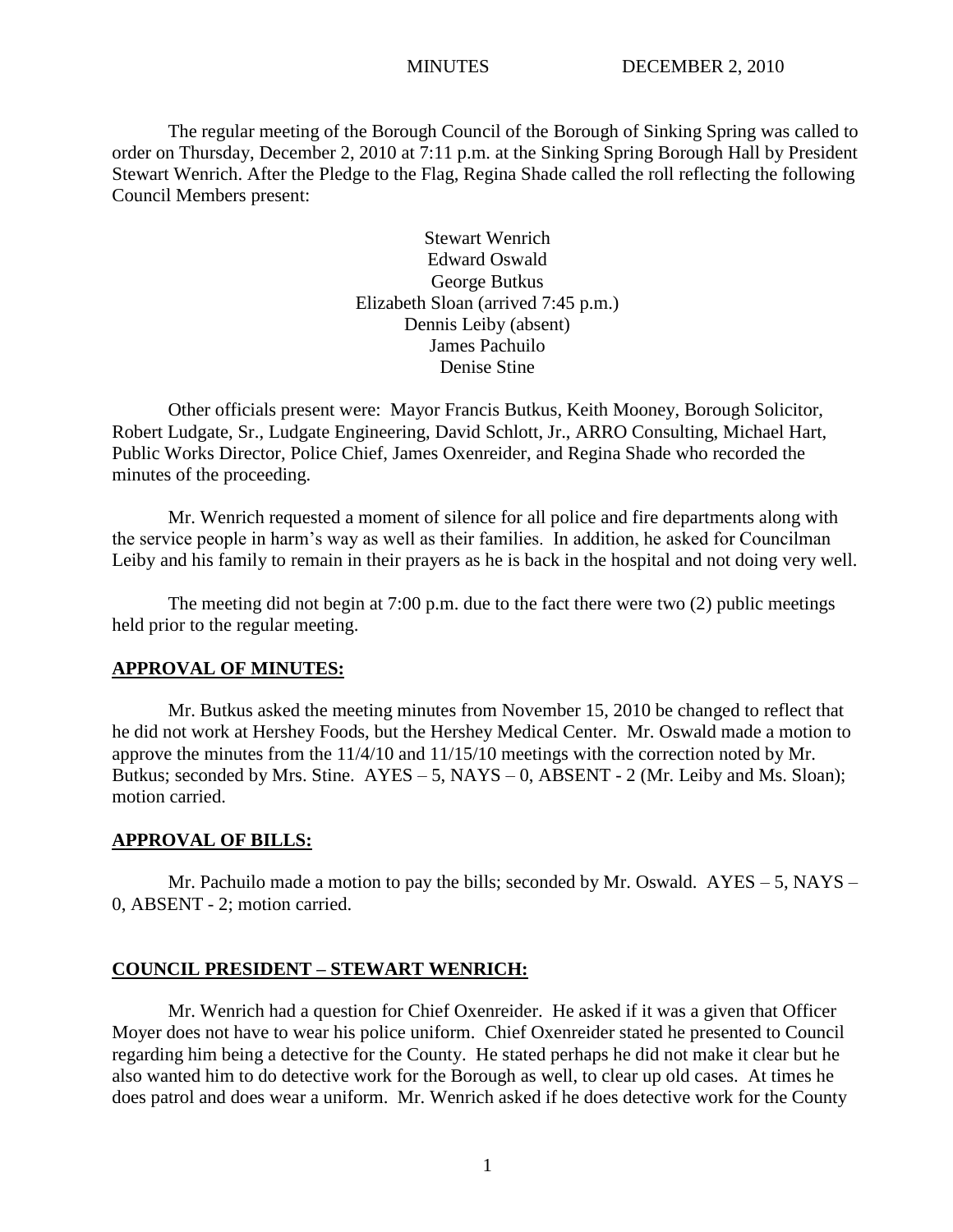## **COUNCIL PRESIDENT – STEWART WENRICH (cont'd):**

to which the Chief responded he is currently working on a case right now. Mr. Wenrich said he spoke to Mr. Gumbar of the D.A.'s office and he questioned the Chief if he had done any work for the County. The Chief stated not that he is aware of. Mr. Wenrich said when he does that detective work for the County we are to be reimbursed to which Chief Oxenreider said exactly. Mr. Wenrich said we don't have a detective status currently in our police department. The Chief questioned if this meant on the pay scale. Mr. Wenrich said, title, pay scale, whatever we don't have a detective slot in our police department that he is aware of; he asked Chief Oxenreider if that was correct. The Chief stated that was correct. Mr. Oswald questioned if we have a policy regarding uniforms. Mr. Mooney was not aware of any. The Chief said no. Mrs. Stine questioned if we need an executive session to which Mr. Wenrich stated we do. There are a few personnel issues that need to be discussed.

## **EXECUTIVE SESSION:**

Mr. Wenrich requested an executive session at 7:16 p.m. for personnel matters.

## **RECONVENE:**

Council reconvened at 8:32 p.m. Mr. Wenrich stated the executive session was to address personnel matters. Mr. Butkus made a motion to discontinue the employment of Troy Grim during his probationary period due to the failure of meeting the expectations and needs of the position effective December 3, 2010; seconded by Mr. Pachuilo. AYES- 6, NAYS – 0; ABSENT – 1 (Mr. Leiby); motion carried. Mr. Butkus made a motion to authorize Mr. Hart to contact another applicant and see if they are still available and still interested in the position; seconded by Mr. Pachuilo.  $AYES - 6$ ,  $NAYS - 0$ ,  $ABSENT - 1$ ; motion carried. Mr. Butkus made a motion if that fails then he would like to authorize Mr. Hart to contact an employment staffing agency to fill the position on a temporary to potentially full basis; seconded by Mr. Pachuilo.  $AYES - 6$ ,  $NAYS - 0$ , ABSENT – 1; motion carried. Mrs. Stine made a motion to have our police officers while on duty in the Borough to be in police uniform at all times; seconded by Mr. Oswald. AYES – 6, NAYS – 0, ABSENT – 1; motion carried.

## **BUDGET:**

Mr. Pachuilo made a motion to pass the Ordinance keeping the fire tax at .85 mils and the ambulance tax at .25 mils; seconded by Mr. Butkus. Mr. Wenrich asked for a roll call vote. AYES – 6, NAYS – 0, ABSENT – 1; motion carried. The next item was the General Fund Ordinance. Mr. Pachuilo made a motion to pass the Ordinance raising the millage by .75 mils to 3.94 mils total; seconded by Mr. Oswald. Mr. Wenrich asked for a roll call vote.  $AYES - 4$ ,  $NAYS - 2$  (Mr. Butkus and Ms. Sloan) ABSENT - 1; motion carried. Mr. Pachuilo made a motion to pass the 2011 General Fund budget; seconded by Mr. Oswald. Mr. Wenrich asked for a roll vote. Ms. Sloan stated she didn't have a problem giving the employees a raise but she knows that last year there was discussion about giving employee evaluations and she wondering where we stood with that. That is what businesses do. She feels we should get some feedback. Mrs. Shade stated we are in the process of getting this done but it is a many step process. We need to start and work our way up. We need job descriptions which we currently do have formal descriptions. In addition, part of the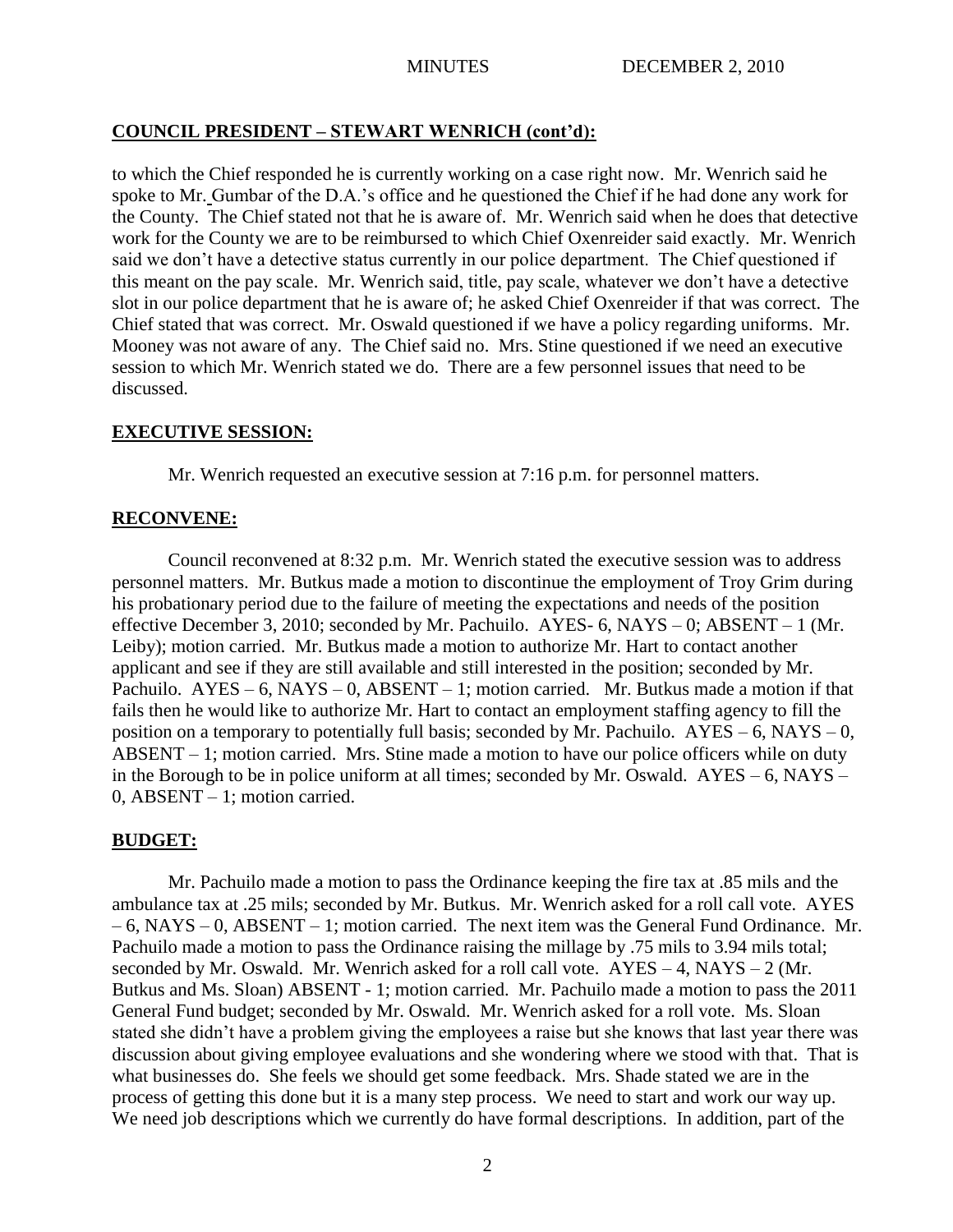### **BUDGET (cont'd):**

process is rewriting the handbook and that has been completed. It will be presented to Council in January. This is the first step. Mr. Pachuilo stated that we have begun the process. Ms. Sloan said she appreciates that however it shouldn't take two (2) years to get this process established. Mr. Oswald does agree with Ms. Sloan in the evaluation process however he wants it done correctly and by the book. Mr. Wenrich said that was one (1) of the reasons we went with VIST because they do offer the human resource backing we need. Mr. Oswald questioned when we started with this. Mrs. Shade said they came on in June and we have been working on this however we have had a few personnel issues that have come up and taken precedence over the handbook. Mr. Butkus questioned if we have a timeline when this system will be in place. Mrs. Shade said the handbook will be presented in January. She has a rough draft which she could present to them now. Mr. Oswald stated that Council would need to approve that, to which others said yes. Mr. Wenrich said by the end of the first quarter we should have it. Mr. Butkus said after we approve of the handbook then there is nothing else we will have to go through but the evaluations themselves, is that correct? Mrs. Shade stated she didn't ask if we have the handbook can we go right into the evaluations. She does know they need good job descriptions as well. Mr. Mooney has seen the handbook. Mr. Wenrich wants the evaluations done by the end of the first quarter. Ms. Sloan stated her vote is no raises until the evaluations are done. Mr. Wenrich told Ms. Sloan she had an entire year to bring this up. Ms. Sloan said we all agreed to it. Mr. Oswald said that VIST just came in and we need to be fair to them. They are working on it but we had some other personnel issues that arose in the Borough that they ended up working on. Mr. Wenrich questioned if there was any more discussion on the budget. There were no more questions so Mr. Wenrich asked for a roll call vote.  $AYES - 6$ , NAYS – 2 (Mr. Butkus and Ms. Sloan), ABSENT – 1; motion carried. Mr. Pachuilo made a motion to pass the sewer budget with no increase; seconded by Mr. Butkus. Mr. Wenrich requested a roll call vote.  $AYES - 6$ ,  $NAYS - 0$ ,  $ABSENT - 1$ ; motion carried. Mr. Pachuilo said there was one (1) more item related to the budget and that would be the trash. Mr. Pachuilo made a motion to charge residential dwellings as well as commercial properties an additional \$10.00 per year; seconded by Mr. Butkus. Ms. Sloan questioned how it worked out with the numbers regarding the trash haulers. Mrs. Shade stated she gave them the Borough's numbers and she has heard no objections from the hauler so to the best of her knowledge they are in agreement.  $AYES - 6$ ,  $NAYS - 0$ ,  $ABSENT - 1$ ; motion carried.

Mr. Wenrich had a question for Ms. Sloan. He asked her when was the last Library Board meeting she attended. Ms. Sloan stated the one (1) before the last one (1). He asked if she was to inform Council of a new employee. Ms. Sloan stated not that she was aware of. She said they had voted on two (2) people that came in and they were part timers. Only recently one (1) came aboard. Mr. Wenrich stated the Library has been desperately trying to get a hold of her because they have the new employee on and we don't have approval. Ms. Sloan said she had a family emergency. Someone in her family was hospitalized. Mrs. Shade stated the new employee that they wanted to add has already quit so she was paid. Mr. Butkus said she did clock the hours. Mrs. Shade said they will be looking to hire another person she believed. Mr. Butkus questioned what her pay rate was to which Ms. Sloan said she believed it would be \$9.00 per hour. Mrs. Shade stated she didn't think it was \$9.00; somewhere around \$8.00 something she believed. Mr. Butkus made a motion to authorize the payment to the said employee for the hours she worked not to exceed the \$9.00 per hour at the going pay rate for that position; seconded by Mr. Pachuilo.  $AYES - 6$ ,  $NAYS - 0$ ,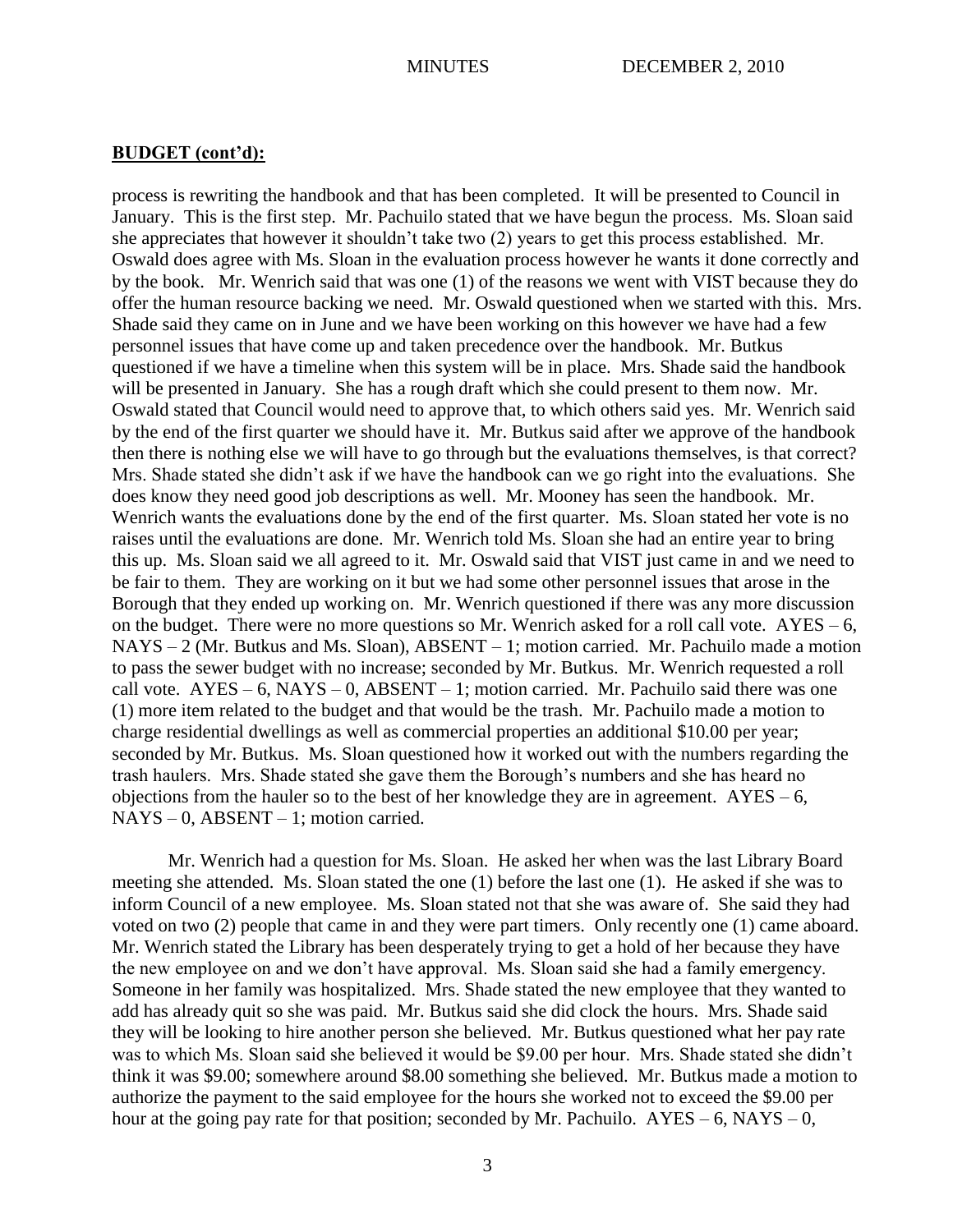#### **BUDGET (cont'd):**

ABSENT – 1; motion carried. Mr. Wenrich asked Ms. Sloan what her current residence is. Ms. Sloan stated 301 Broad St. Mr. Wenrich said that is your residence now to which Ms. Sloan said yes. He said okay. He said we have been trying desperately to get in touch with you and with no calls coming back and driving by the house to seeing it all dark we began to wonder. Ms. Sloan said she was out of State. Mr. Wenrich said okay.

## **VISITORS:**

Mrs. Shade stated she was given a note to read to Council from Mrs. Kathy Miller regarding the Revitalization project. She had to leave due to her work schedule. Mrs. Shade read the letter updating Council on where the project stood. Mrs. Miller is on the Design and Rehabilitation Team. The letter will be attached and become part of the permanent record.

## **COUNCIL PRESIDENT – STEWART WENRICH:**

Mr. Wenrich questioned what was outcome of the vote on the passage of the General Fund Budget. Mrs. Shade stated four (4) ayes, and two (2) nays. Mr. Wenrich asked Mayor Butkus what were his thoughts on the budget. Mayor Butkus said in regards to what. Mr. Wenrich said would you approve the budget. Mayor Butkus said he sees a number of people in the audience and he has no idea what their thoughts are. Mr. Pachuilo said it appears to be approved. Mr. Wenrich said a majority of Council voted for it. Mayor Butkus said he doesn't know what he is going to do right now. Mr. Oswald said we don't have time for this. He said we have twenty eight (28) days left; he continued that the Mayor probably knows what he is going to do. We will need to go through another ten (10) day period again. We can't go into February like we did this past year. Mr. Pachuilo asked what the statue of limitations on passing the budget is. Mr. Pachuilo said it passed let's move on. Mr. Mooney said it passed unless the Mayor vetoes the Ordinance establishing the millage rate. Mr. Pachuilo questioned why he can do that. He asked if he can do that on December 29<sup>th</sup>. Mr. Mooney said no; it would have to be vetoed before the next meeting. Mr. Oswald said we don't have the luxury of going into next year. Mr. Wenrich said then we will just turn ourselves over to the State. Mr. Oswald stated there are people in the audience wondering if the Borough of Sinking Spring will exist as a Borough after December  $31<sup>st</sup>$ . He believes we owe them that answer that evening not in twenty (20) or thirty (30) days from now. He said this is ridiculous; we are getting into the same pattern that we were into last year. Is this the way that it is going to be from now on? Mr. Mooney said the Mayor has ten (10) days with the tax ordinance. He needs to approve or veto within the next ten  $(10)$  days. Mr. Wenrich said that would the  $13<sup>th</sup>$ . Ms. Sloan questioned if the other items will automatically go into effect to which the answer was yes. Mr. Mooney said the Mayor does not get to veto the budget; it gets to veto the tax ordinances. So if he vetoes the tax ordinance by the  $13<sup>th</sup>$ , Council has to wait ten (10) days to revote to override the veto. If you would wait to veto till the  $13<sup>th</sup>$ , you could have a special meeting on the  $23<sup>rd</sup>$  to try and override the veto. A brief discussion ensued. Mr. Wenrich stated we have hammered this budget out as hard as they can. Mr. Pachuilo stated it is an income issue not an expense issue. Mr. Wenrich stated he asked the people three (3) times that evening if anyone wanted to address Council and no one responded. Everyone knows we are talking about the budget. He said Mr. Leiby was behind this budget and unfortunately he can't be reached. Mr. Pachuilo asked how many people came to view the budget as it was hanging in the Borough Hall. Mrs. Shade stated none that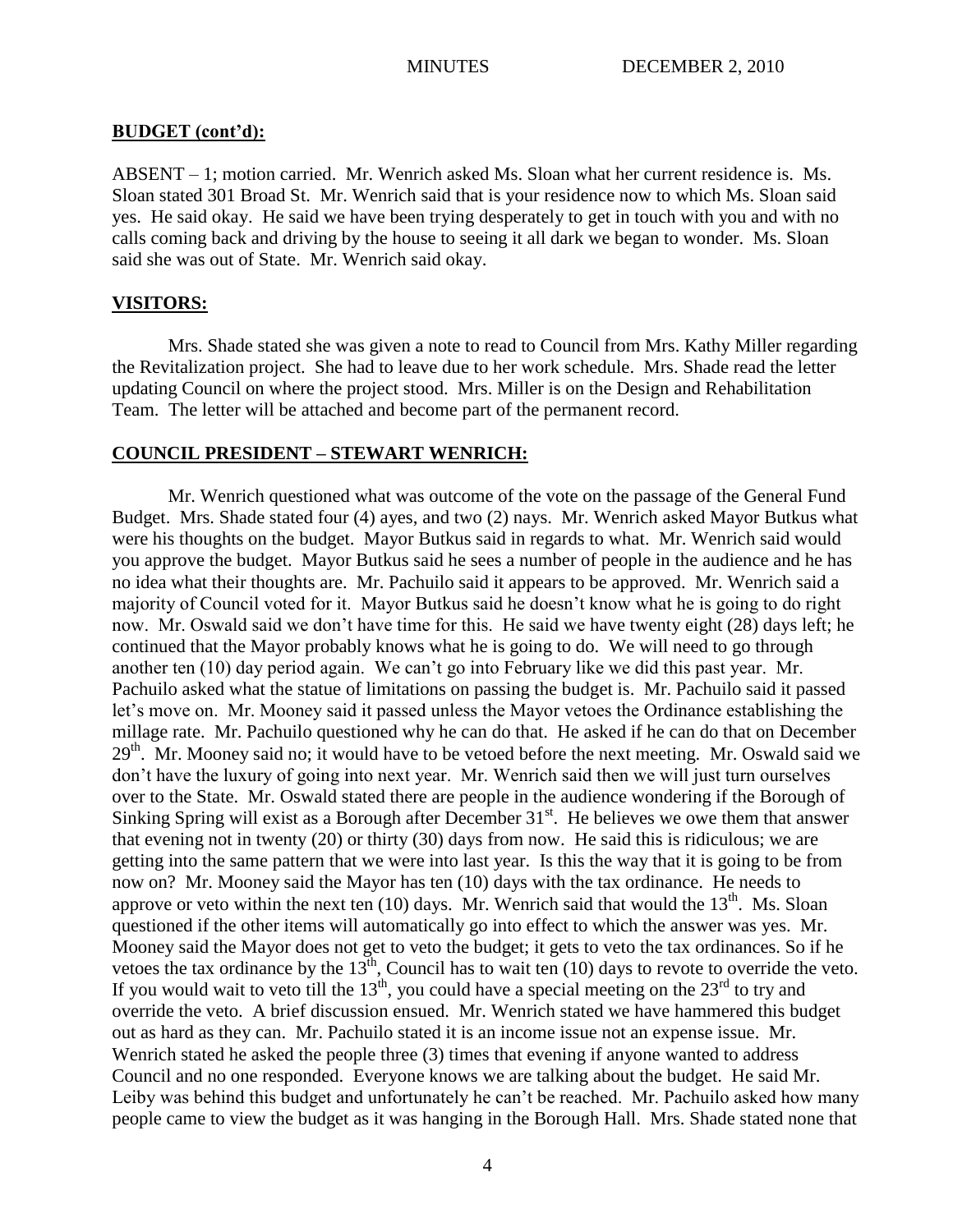### **COUNCIL PRESIDENT – STEWART WENRICH (cont'd):**

she was aware of. Mr. Butkus said it was on the website as well. Mrs. Brown said no one would give her a copy of the budget to which Mr. Oswald stated he didn't believe that was true. A brief discussion ensued regarding her getting a copy of the budget. Mrs. Brown said she was refused a budget. Mrs. Shade asked who she spoke with. Mrs. Brown stated she doesn't see her here that evening. Mrs. Shade stated there is only three (3) in the office and we are all here that evening. Mrs. Brown kept stating she wasn't a lair. Mrs. Shade questioned Mrs. Brown when she came into pick up her seat cushion why she didn't ask for a budget at that time to which Mrs. Brown said it was before that. Mrs. Brown stated she was in before and asked for it so she wasn't going to ask for it again. She said she was told to go home and get it off the internet. Mrs. Brown wants to know why they aren't given the budget. She wants to be given the budget to look at. Mr. Butkus said Mrs. Brown did call him after she couldn't get a copy of the budget here and he printed her off a copy. Mr. Wenrich stated then she actually did get a copy of the budget. Mrs. Brown said she does have a copy of the budget. Mr. Wenrich again said he asked the visitors if they had anything they wanted to discuss and not one (1) person had a question about the budget. Mr. Wenrich says he is a property owner and pays taxes and he understands it will hurt but .75 mils is \$75.00 for each \$100,000 in assessed value is minimal. Mr. Wenrich asked Mayor Butkus to reflect back upon this: four (4) of Council voted for it, and two (2) voted against it and Mr. Pachuilo who had spoken to Mr. Leiby and Mr. Leiby would have voted for the budget himself. Mayor Butkus said he didn't say he wouldn't sign it but he didn't say he would sign it. Mr. Oswald said to leave the Borough in limbo is not right. Mr. Pachuilo said if it wouldn't have that increase would we go back to the 3.19. Mr. Mooney said no, we would have to pass a tax ordinance. Mr. Pachuilo said if we don't have a tax increase are we just going to have to go into the line of credit and just pull it out to be able to exist. So instead of the taxpayer's that are using the services here and now, we are going to pass it on to our children and grandchildren because we just keep borrowing, borrowing, and borrowing. Mr. Wenrich stated we stripped the road repair project last year and he is not sure how much is built into there right now. Mr. Oswald said no one likes a tax increase but evidentially it will catch up to you. We can take it in a small bite or we can take one (1) huge bite. Mr. Oswald believed Lower Heidelberg's taxes doubled. He asked if people could imagine ours doubling. Mr. Wenrich told the Mayor we are at the  $23<sup>rd</sup>$  hour and here you are making a grand stand. That is the best way he can put it. He told the Mayor he doesn't have the best interest of all of the citizens of Sinking Spring in his heart which he was sworn to do. That was all that was going to be said; he moved on.

#### **COMMUNICATIONS:**

There were no communications.

#### **WESTERN BERKS FIRE DEPARTMENT:**

Mr. Jeffrey Weidner stated Council received a copy of their report for November, 2010. For the month of November they responded to a total of 53 incidents. Eight (8) of them were in the Borough. They had an average turnout of twelve (12) people per call. He thanked Council for their support this past year. He believes we are moving in the right direction and is looking forward to 2011. Council thanked him as well as his staff.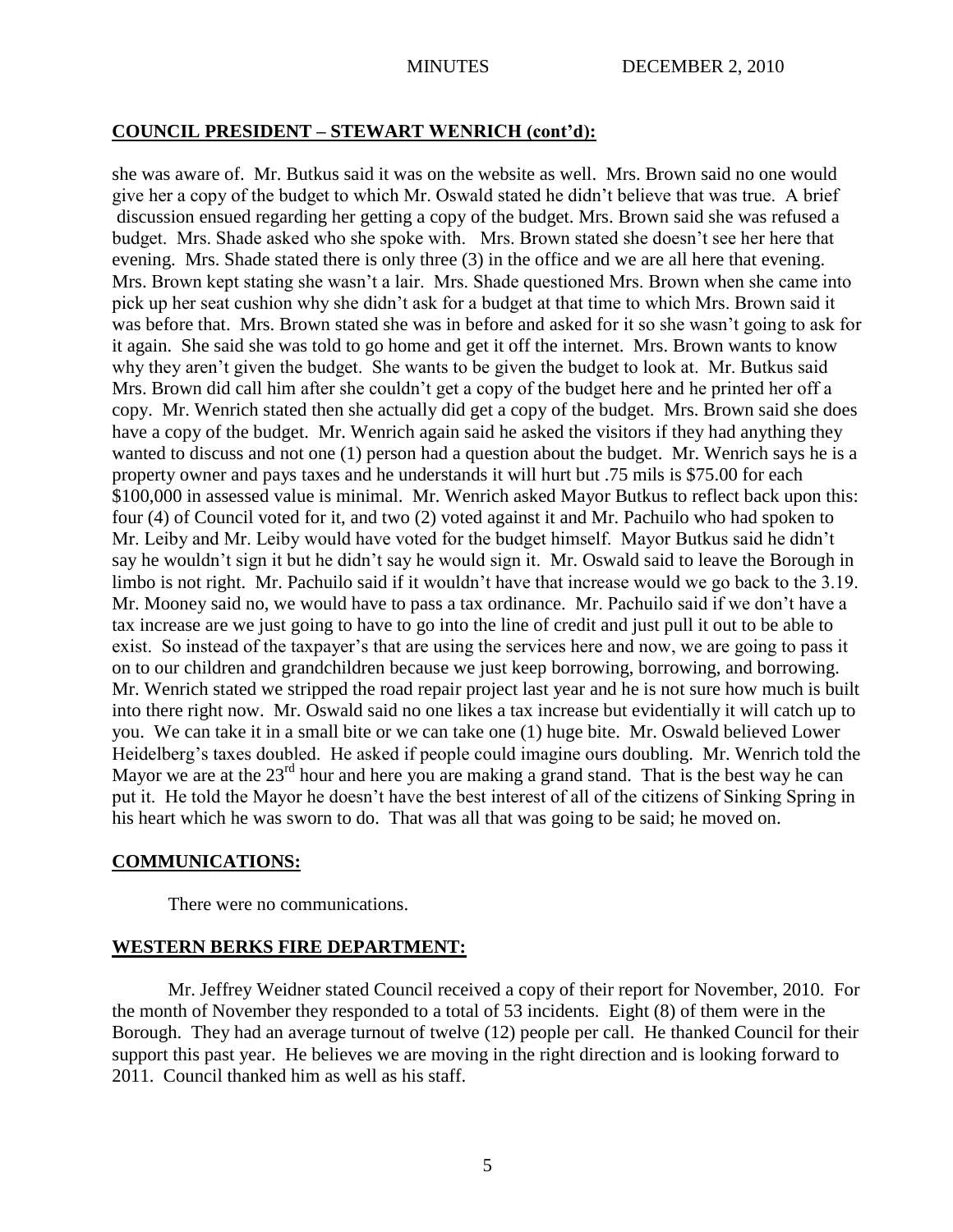## **MAYOR FRANCIS BUTKUS:**

Mayor Butkus stated that a week prior he was at a meeting of the Eastern Water Pollution Control Board. He accepted an award on behalf of the Borough of Sinking Spring because Miller Environmental hosted the regional meeting at the plant followed by a luncheon at the Green Valley Country Club. Mr. Juzyk said they too have one (1) at the plant. In addition, Mr. Juzyk had a plaque he presented to Council as well. Mr. Wenrich thanked Mr. Juzyk for a job well done. The staff at the plant received an award for collection system safety.

# **MILLER ENVIRONMENTAL:**

Mr. Peter Juzyk presented a \$15.00 check to the Borough. It was a rebate on their copier. Mr. Peter Juzyk gave the report for November, 2010. He has had no response back from Rita's pertaining to the second quarter monitoring and likewise they have not responded back to their permit renewal. Mr. Juzyk stated he believed their permit expired on June  $30<sup>th</sup>$ . They are currently closed for the season. They were issued a notice for failure to renew their permit and that was sent out by certified mail and someone did sign for it. He asked if the next step was to have the Solicitor send out correspondence. Mr. Mooney stated he will get together with Mr. Juzyk. He stated all the other information was in the report. They had a fairly average month. They had about 3.5 inches of rain. All of the loading data is within plant design. Things are working well. The upgrades are all working smoothly however they are working at getting some minor items tweaked. Mr. Wenrich asked how the weather affected the plant the day prior. Mr. Juzyk didn't know what the overnight totals were however there were no issues at the plant. They did not have to place the second oxidation ditch into service. Mr. Wenrich congratulated Mr. Juzyk on his award.

# **REVITALIZATION PROJECT:**

Mrs. Shade had read their report earlier. Mr. Ludgate stated he had one (1) item to bring up which he will address later.

# **UNFINISHED BUSINESS:**

The first item was the TTC regarding the Local Service Tax Collector. Mr. Mooney stated there was a document that needed to be signed. The document was terminating the current contract for the EIT collection with Berks EIT Bureau because we are entering into a new contract through the TCC. We voted at the last meeting to enter into the new agreement so all it takes is Mr. Wenrich's signature on this letter to terminate the contract. It is the same company that collects it now. Mr. Wenrich signed the letter. We will stay with our tax collector for the collection of the Local Service Tax. No motion was necessary to stay with our tax collector.

Holiday Happenings will be Wednesday, December 8, 2010 from 7:00 p.m. to 9:00 p.m. here at the Borough Hall. It was postponed from the past Wednesday due to the inclement weather. He urged everyone to attend.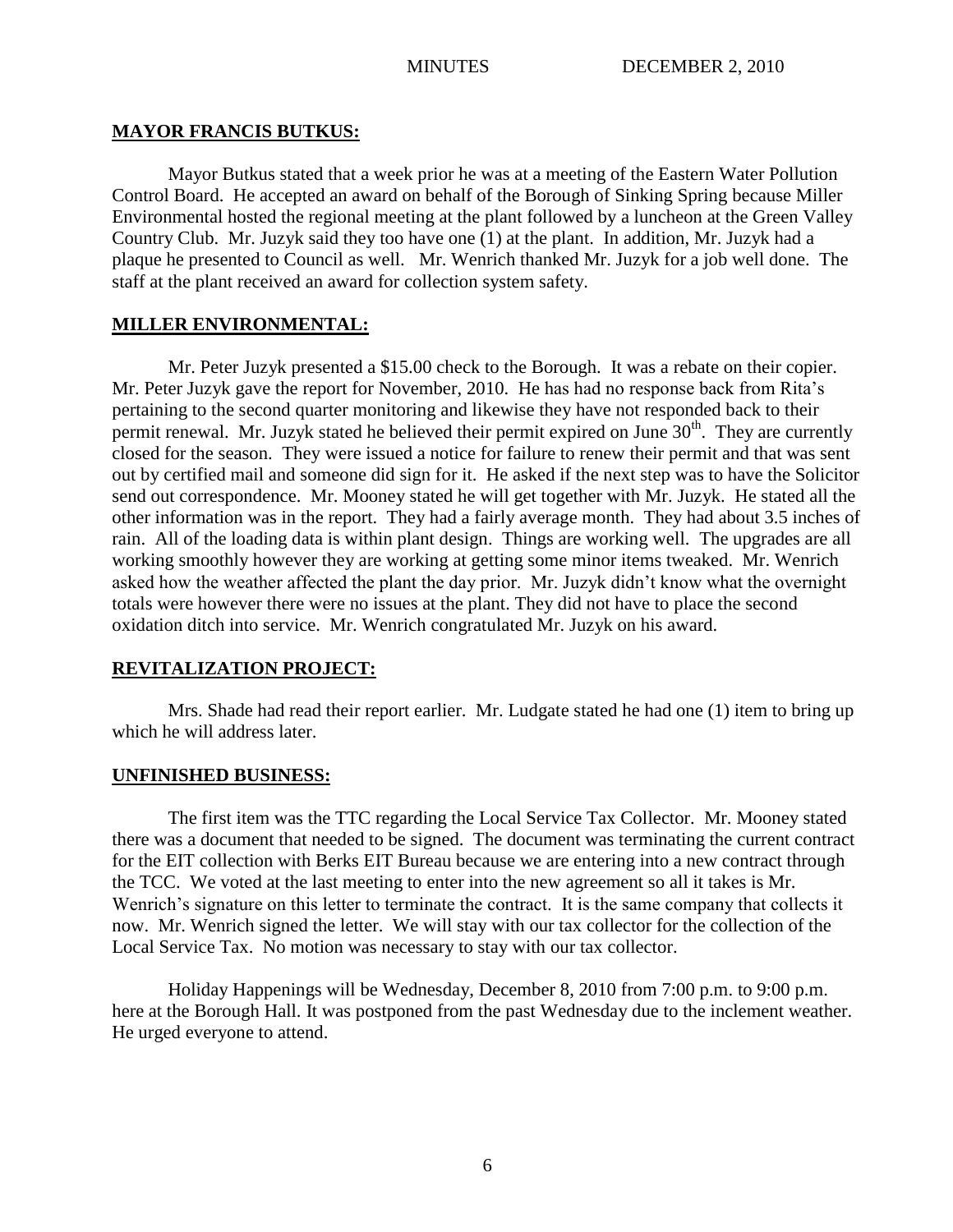#### **NEW BUSINESS:**

The first item was the RATS pre-application meeting. Mr. Ludgate stated Mr. Meas, Chairman of the Revitalization Committee sent Council a memo regarding this issue. BOSS2020 authorized a representative to attend a meeting on December 8 which is a pre-application meeting to apply for funding under the Berks County Transportation Enhancement Program. Under that program there is 1.17 million dollars available for a number of projects in Berks County. There is a selection process. A grant application must be made by January 28, 2011 and in order to be able to submit for the grant you must attend the mandatory meeting on December  $8<sup>th</sup>$ . He was there to ask Council to authorize a member from their firm to attend the December  $8<sup>th</sup>$  meeting on behalf of Sinking Spring so that we can apply for a grant. Grants can be used for many different purposes. A grant to improve public safety would fit very well with this program. He explained about the corner on Hull Street. He said there needs to be a physical thing to slow them down at that corner. It is a curb extension. He believes there are three (3) places along the western part of Penn Avenue where safer pedestrian crossings could be installed and a grant application for this would fit into this program. In order to be eligible we must go through the December 8<sup>th</sup> meeting and submit an application by January  $28<sup>th</sup>$ . Mr. Wenrich said with that application is there any funding needed. Mr. Ludgate stated no particular funding; just the cost to attend the meeting which comes out of the normal charge. Mr. Wenrich asked if we will need a bond or anything. Mr. Ludgate stated the Borough will have to show the ability to pay upfront because it is a reimbursement project. That is true with many of these construction funding issues that come up. Mr. Ludgate feels improved pedestrian traffic on Penn Avenue should be an important consideration and this might be a way to achieve it. Mr. Pachuilo made a motion to authorize someone from the engineer's office to attend the meeting; seconded by Ms. Sloan.  $AYES - 6$ ,  $NAYS - 0$ ,  $ABSENT - 1$ ; motion carried.

The next issue was establishing the last meeting date for 2010 to pay the bills. It was decided that Monday, December  $27<sup>th</sup>$  would be the meeting day. Ms. Sloan asked how many people you need to which Mr. Wenrich stated at least four (4). Ms. Sloan said she has illness in her family but she can travel down over the weekend so Monday is her best shot.

Exonerations for the collection of trash were next on the agenda. The list was presented by the tax collector. Mrs. Stine stated that Dr. Pereah's office was putting trash out. A brief discussion ensued and we agreed to monitor the situation. Ms. Sloan made a motion to exonerate the tax collector from collecting taxes on her report; seconded by Mr. Pachuilo.  $AYES - 6$ , NAYS – 0, ABSENT – 1; motion carried. The list will be attached and become part of the permanent record.

## **POLICE CHIEF – JAMES OXENREIDER:**

Police Chief Oxenreider stated Mr. Thomas Baynard who works for our risk management carrier sent a letter regarding the new policy and procedure manual he submitted to him. Mr. Baynard reviewed them and he basically supports the new manual's procedures for the police department. Chief Oxenreider asked Council to approve and adopt the manual as written. The Chief will need to make several copies of the book. Mr. Butkus would like the Chief to at least email it to everyone so they can read it. Chief Oxenreider made the suggestion to place it on a CD and get them to Council for their review. His second request is in regards to Officer Travis Fritz. Officer Fritz is expecting a baby at the end of this month. He is requesting the whole month of January off for Family Medical Leave. He would like to use his sick time. The Chief did some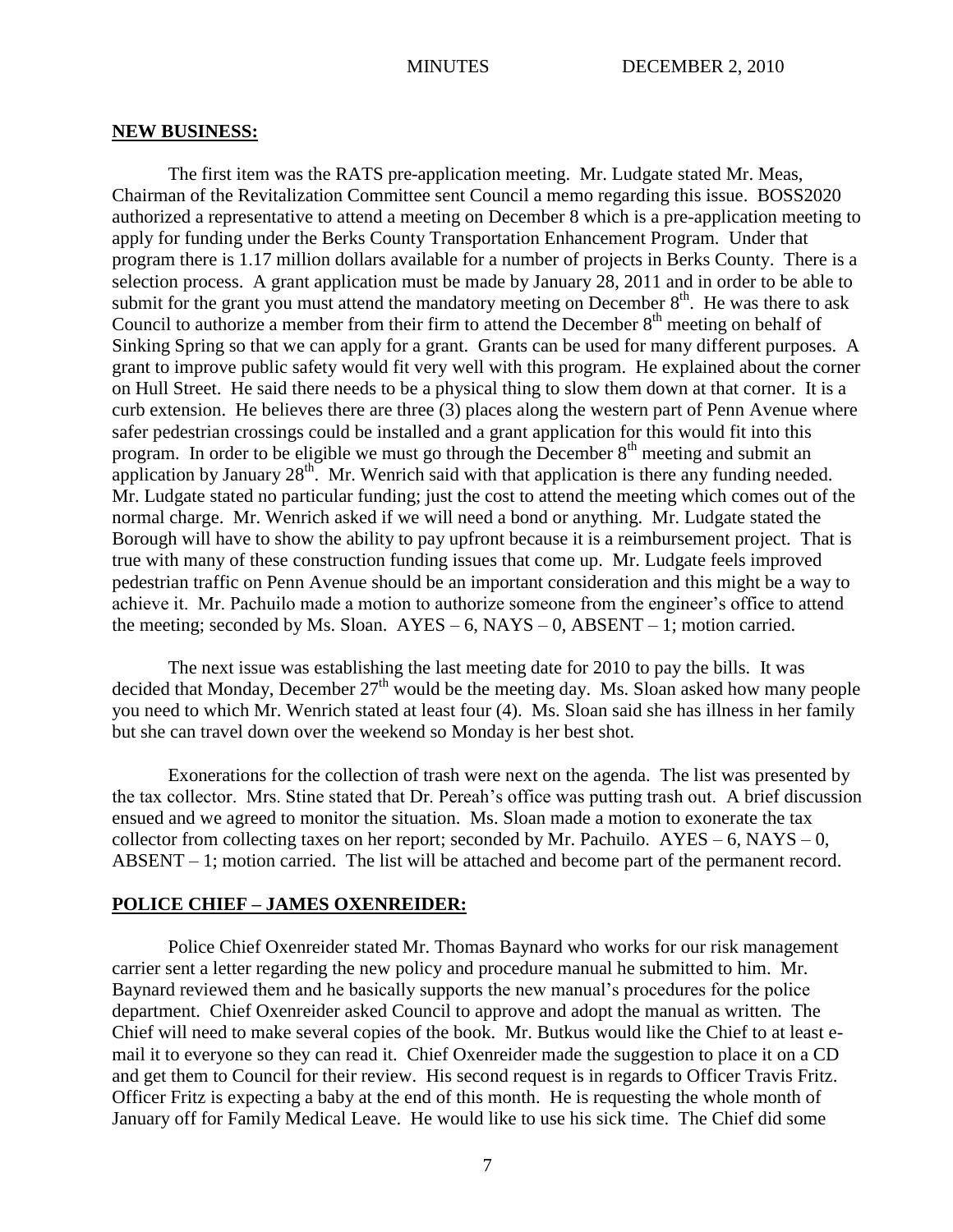## **POLICE CHIEF – JAMES OXENREIDER (cont'd):**

research on the FMLA. It was established in 1993. It gives the father up to 19 weeks unpaid; but it is up to the employer if he is allowed to use his sick time or not. Mr. Butkus questioned if he has that amount of sick time left. The Chief stated he has 24 days. He does have his shifts scheduled with part time officers so overtime won't be an issue. Mr. Oswald made a motion to grant Officer Fritz the Family Medical Leave paying him for the use of his 24 days of sick leave; seconded by Mr. Butkus.  $AYES - 6$ ,  $NAYS - 0$ ,  $ABSENT - 1$ ; motion carried. On June 3, 2010 there was a Council meeting. At that time the Chief stated he requested that Officer Moyer be certified as a Class I patrolman however he advised because he was on short term disability, he thought that his years of service had stopped. He did check into the contract and found out that his short term disability does not affect his seniority and if Mr. Mooney wants to review that he has copies of that portion of the contract. Mr. Wenrich asked that the Chief get the information to Mr. Mooney for his review. The Chief did calculate that he worked 562 hours which would equal out to \$854.24. Mr. Wenrich asked Mr. Mooney to review the information and advise Council on his findings as well. Mr. Mooney agreed.

## **COUNCILMAN JAMES PACHUILO:**

Mr. Pachuilo stated he was contacted by Ms. Nan Parks of the Library Board. She requested that Mr. Pachuilo attend the next meeting. He is not quite sure what they want to speak to him about but he just wanted to let Ms. Sloan, President of the Library Board know, as well as the rest of Council. Mr. Pachuilo just doesn't want to step on anyone's toes. Ms. Sloan said that was not a problem and she will see him there. Mr. Pachuilo thought it might be budget motivated. Ms. Sloan said to the best of her knowledge we are not cutting anything from the budget for them as it would hurt them financially from a County and Statewide perspective as well.

#### **BOROUGH SOLICITOR – KEITH MOONEY:**

Mr. Mooney had one (1) issue in conjunction with Mr. David Schlott of Arro Consulting. Mr. Mooney along with Mr. Schlott met with the Solicitor from South Heidelberg Township Municipal Authority along with their engineer, Mr. David Bright in regards to the second quarterly payment where they shorted us about \$11,000.00. Mr. Schlott and Mr. Mooney both agree they should get some type of credit. It shouldn't be the \$11,000.00 they shorted us. They feel South Heidelberg owes us about \$3,145.00 per their calculations. The reason they are suggesting they get a break is because it is obvious we did not treat the amount of sewage the meter registered. They had a blockage downstream which caused an elevated level of sewage which gave a false reading. The day after the blockage was removed they went from reading 33,000 gpd to 12,500 gpd. They would like us to recalculate. Under their calculation they get an \$11,000.00 credit. We believe the best way to calculate it is the way the contract calls to calculate when there is a meter problem although this wasn't technically a meter issue. The meter read what it should have read given the level of sewage that had risen. However, they believe this is the fairest way to do it and when Mr. Schlott did the calculation they should have gotten an \$8,155.00 credit. So, based on this calculation instead of the \$11,000.00 credit they should have taken the \$8,155.00; so they still owe us \$3,145.00 according to the agreement. Ms. Sloan asked when we were going to get the money. Mr. Mooney said their meeting was that evening as well. They told them that they would take this back to Council that evening and ask for authorization to bill them only \$3,145.00. They were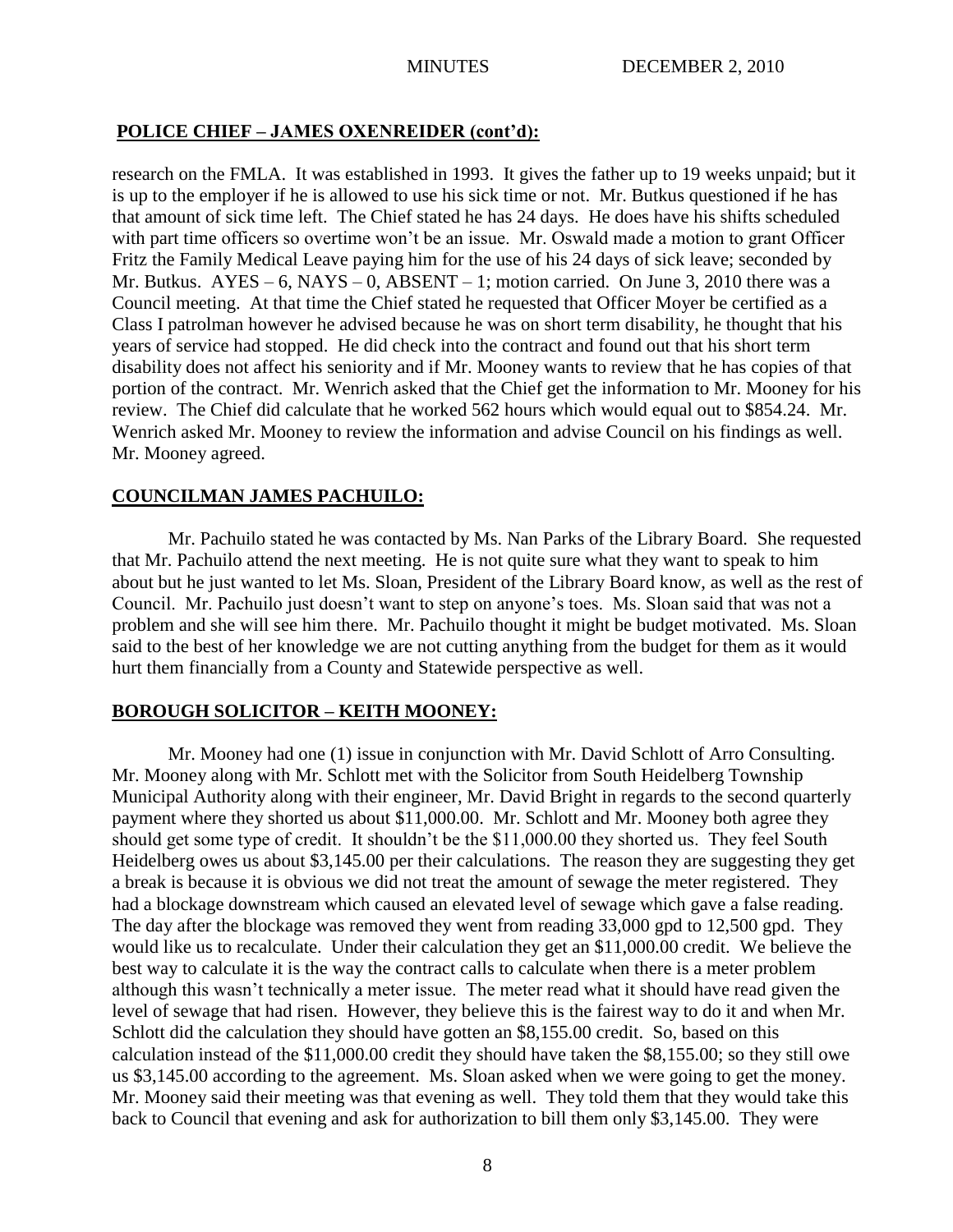# **BOROUGH SOLICITOR – KEITH MOONEY (cont'd):**

going to ask for authorization to pay \$3,145.00. Mr. Mooney stated this was not the first time the Beacon Court meter has gotten blocked and caused this to happen. Mr. Schlott has suggested they clear that line or inspect that line at least twice a year to alleviate the problem. Mr. Schlott stated the meter is calibrated twice a year so he believes it would be appropriate to have them flush that line twice a year as well. Mr. Wenrich questioned what the blockage was. Mr. Schlott did not know. Mr. Butkus said isn't part of the problem the pitch. Mr. Schlott stated it could be. Mr. Schlott stated in previous years there was a grease issue at that meter. He was not present when Captain Clog came out and cleared the line. Mr. Schlott stated they should also do the one (1) in Socialist Park as well. They are responsible for the wastewater until it hits the Lower Heidelberg side in this case. Mr. Wenrich asked for Council's thoughts. His thought was we bill them for what the agreement says. The other municipalities are following those rules, so should they. Mr. Butkus agrees. In addition, the flushing twice a year is fine but he feels they should be looking in the manhole at least once a quarter. They should be able to tell if something is backing up in there so they can deal with it quicker. Mr. Schlott stated he believes that the engineer for South Heidelberg has at least access to the lockbox as far as where the meter is located. He can go there and make the readings himself if necessary. Mr. Butkus made a motion to authorize the credit of \$8,155.00 as per the signed agreement with the conditions that they flush the line twice a year and have someone monitor it once a quarter; seconded by Ms. Sloan.  $AYES - 6$ ,  $NAYS - 0$ ,  $ABSENT - 1$ ; motion carried.

# **COUNCILMAN – GEORGE BUTKUS:**

Mr. Butkus again thanked the Miller employees for all the work they did in setting up for the Eastern meeting. We received a lot of good feedback from other operators.

# **SEWER ENGINEER – DAVID SCHLOTT, JR. – ARRO CONSULTING:**

Mr. Schlott stated we are in the midst of the final closeout documents. There are two (2) very minor issues. He is working on them. He is waiting for them to come in. He has two (2) applications for payment. He is asking the Borough to authorize the paperwork once ARRO feels it is sufficient. The final application for payment (retainage only) is the other issue. There is a 5% retainage on the general construction side. That would be a payment to Wickersham in the amount of \$134,637.51. In addition an application from Hirneisen Electric; they had 10% retainage because they never asked for it to be reduced down to 5%. That is in the amount of \$36,422.70. He is asking they be authorized but held till the details are all complete. Mr. Butkus made the motion to authorize the payments and to file the documentation once the engineers feel it is properly completed; seconded by Ms. Sloan.  $AYES - 6$ ,  $NAYS - 0$ ,  $ABSENT - 1$ ; motion carried.

# **BOROUGH ENGINEER – ROBERT LUDGATE, SR.:**

Mr. Ludgate stated he had copies of an article from a Seattle newspaper. The article deals with "what does winning DOT/HUD grants have in common". There are seven (7) categories listed and the project for the Sinking Spring downtown hits six (6) of them. He had copies of that if Council is interested. He stated they completed the calibration the Chief requested. The Terrace project plans were reviewed. He stated there was a gentleman at the Council meeting asking for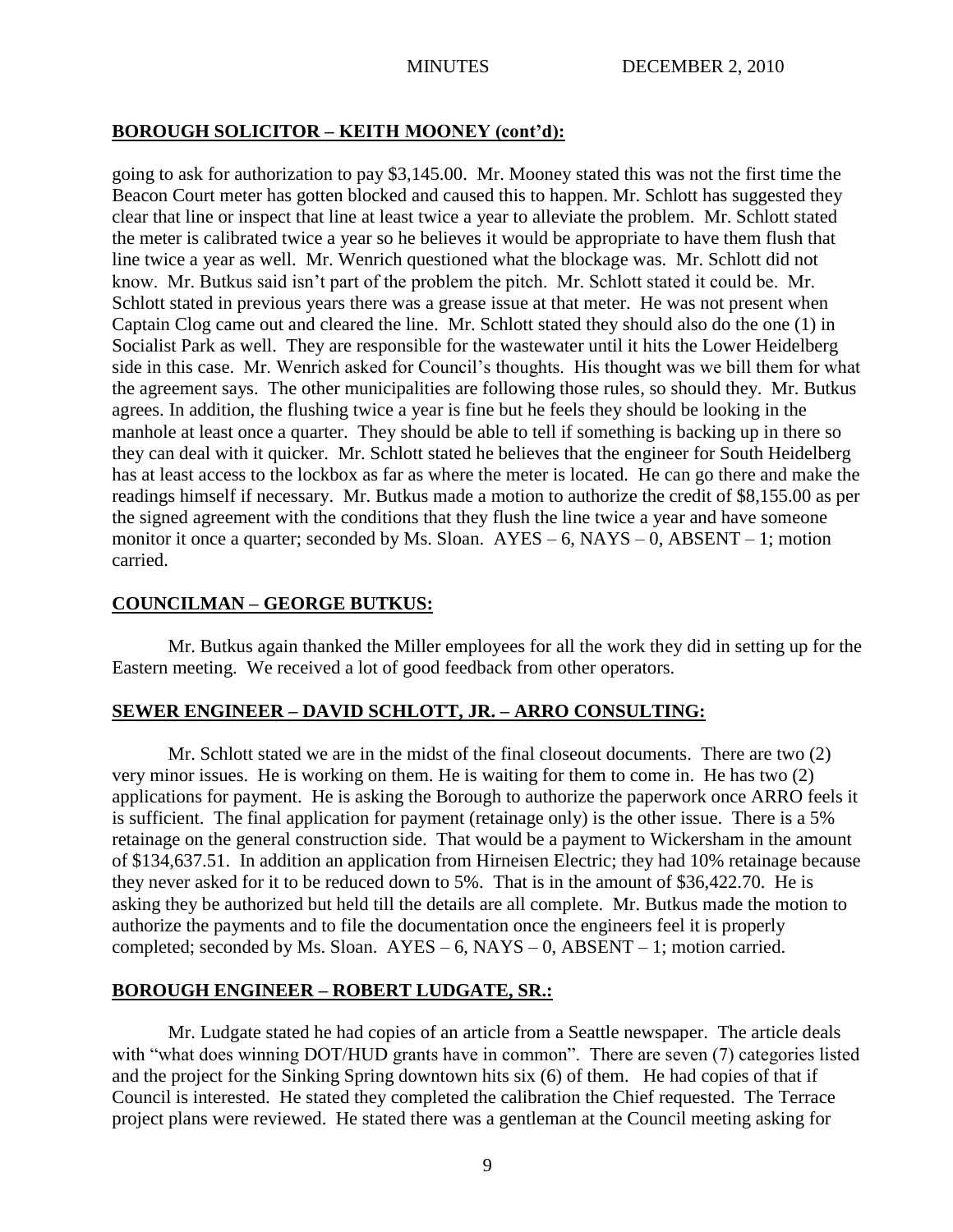## **BOROUGH ENGINEER – ROBERT LUDGATE, SR. (cont'd):**

approval. Again, the plans were reviewed quickly and the findings were turned over to them however they have had no response from them on what they are requesting. Traditions have submitted plans for a box culvert which is a crossing of the Broad Street ditch and an extension of Octagon Avenue. They gave comments back to their engineer on the box culvert and again those comments have yet to be resolved. We are not dragging our feet on those projects in case Council hears that. Mr. Ludgate had a meeting with Mr. Ken Pick, who is the Executive of the Berks County Redevelopment Authority. The first purpose was the reimbursement coming from CDBG for a portion of the traffic engineering study that exceeds the first \$25,000.00. Mr. Ludgate was happy to report that was approved. He is even happier to report that Mr. Pick told him to have the traffic engineer proceed with the next phase and it will be paid fully by the County. Mr. Oswald thought that was great. In addition, Mr. Ludgate asked Mr. Pick how we might speed the project without PENNDOT funding. He has requested if possible a representative from Council and the Solicitor meet with Mr. Pick and their Solicitor along with Mr. Ludgate to discuss some possibilities for financing the project. Mr. Pick will get back with times. Mr. Oswald said if the meeting occurs during the day, his schedule is fluid he could make the meeting. Mr. Wenrich said if it would be 6:00 or 6:30 he might be able to make it. Mr. Ludgate stated he did not know at that point. Ms. Sloan asked what was going to happen with the tabletop at Weis. (Foodlion). Ms. Sloan stated she went through there and there were speed bumps but there was nothing that approached the tabletop. She wanted to know what the solution was going to be. Mr. Ludgate said the solution they provided was what was asked of them. Mr. Ludgate explained what they had done. At this point it is at a kind of wait and see if there is a problem. He has not heard there were any problems as of yet. They are satisfied however if a problem does come up they will need to do something else. This was a compromise because otherwise they would have had to push back the opening date which was tied into the PENNDOT permit. We are monitoring the situation and if something happens, they will have to make adjustments. Mr. Pachuilo said being involved in the planning process and what is there now, he drives through there and he is looking for that thing that tells him to "slow down" and it's not there. He believes as more tenants move in there it could become a problem. As a Councilman he will be keeping an eye on it. Ms. Sloan said it is a safety issue. Mr. Ludgate said the solution would be it would have to be rebuilt. Mr. Butkus questioned how long the wait and see period is. Mr. Ludgate said there is an 18 month maintenance period. Chief Oxenreider suggested stop signs. Mr. Ludgate agrees. Another issue that has come up is in regards to a sign that says no through traffic. We have an agreement with them that the street will be open so he would like Council's permission to send them a letter to have that sign removed. Mr. Oswald made a motion to have him send a letter; seconded by Mr. Butkus. Chief Oxenreider questioned if that was the old sign when Boscov's had been there or was this a new sign? Mr. Ludgate said the Chief might be right that could be an old sign. It is not open for truck traffic. A discussion ensued as to what might be done. Mr. Ludgate will get back to the property owner and tell him about the discussion that evening and tell him that something must be added to improve the safety aspect of the lot. The other issue is that he will notify him of the no through traffic sign as well. Mr. Wenrich took a vote. AYES – 6, NAYS – 0, ABSENT – 1; motion carried. Chief Oxenreider stated there have been no problems down there as of now. Mr. Butkus would like to revisit this in April. Mr. Oswald stated that wouldn't be a bad idea as most of the stores will also be occupied by then. Chief Oxenreider said he doesn't see that it is a cut through like it had been in the past. Before there were two (2) exists to leave now there is only one (1). Mr. Pacuhilo stated it isn't any quicker going that way. He said you can't make the right on red. You sit at the light to go straight across; your best bet is the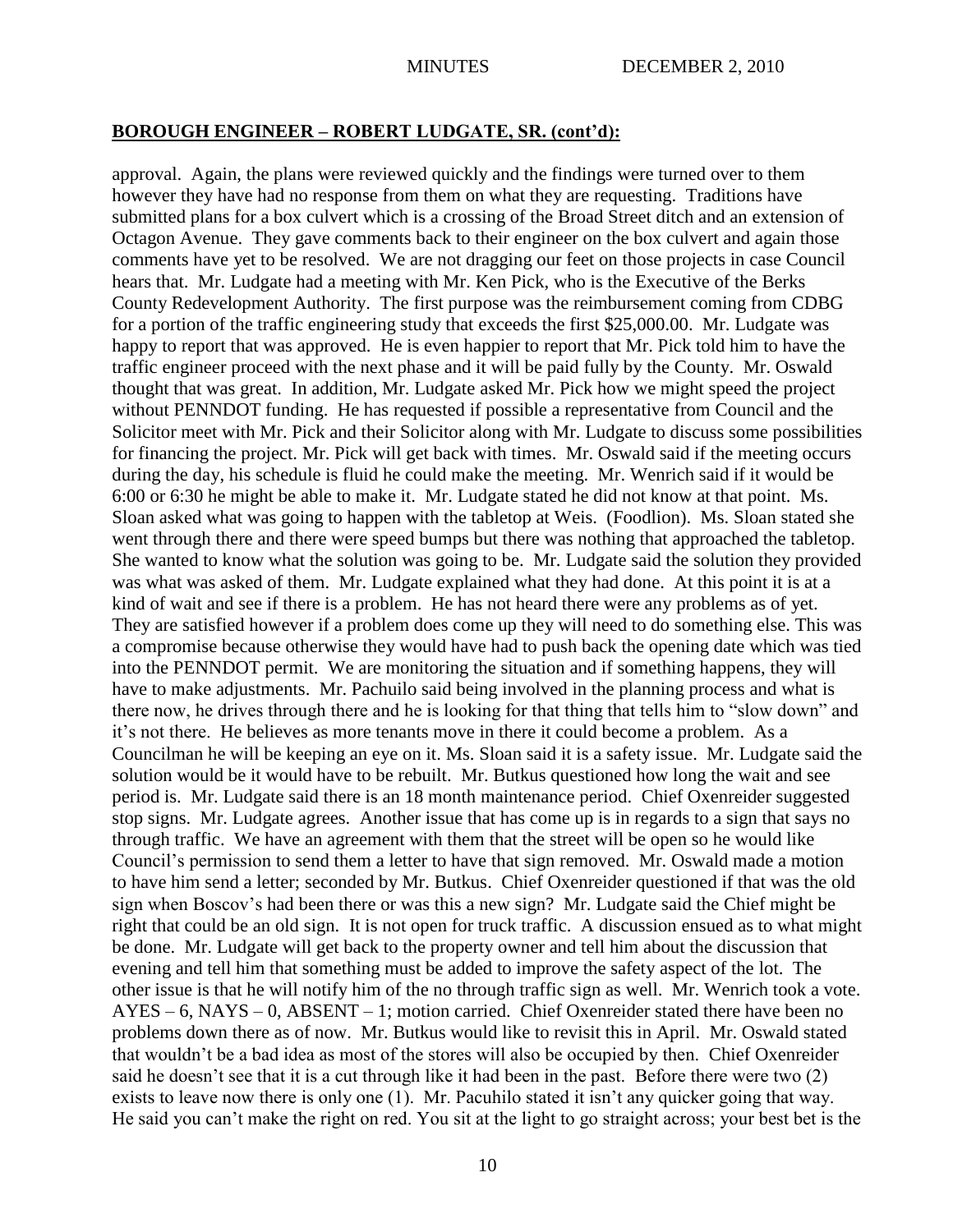# **BOROUGH ENGINEER – ROBERT LUDGATE, SR. (cont'd):**

light at 724 anyway. Mr. Ludgate wanted that connected for pedestrian traffic and it did just that. The walkable downtown is here. The down lighting on the building is very appealing, Ms. Sloan said. Mr. Oswald said the soft white lighting on the signs is very nice as well. They had to submit a lighting plan and they have fulfilled their requirements.

# **PUBLIC COMMENT:**

There was no public comment.

## **TREASURER REPORT:**

| General Account                    |                                 |              |
|------------------------------------|---------------------------------|--------------|
| Opening Balance - October 31, 2010 | \$105,716.92                    |              |
| <b>PLGIT</b>                       |                                 | 9,106.73     |
| Invest                             | Recreation                      | 49,604.81    |
|                                    | General                         | 254,636.62   |
| Deposits as of November 30, 2010   |                                 | 99,468.77    |
| Fire Escrow                        |                                 | 15,856.00    |
| Checks Written                     |                                 | 94,709.69    |
| Payroll                            |                                 | 74,026.90    |
| PENNVEST Auto Debit                |                                 | 2,576.47     |
| To Be Paid                         |                                 | 37,870.19    |
|                                    | Balance as of November 30, 2010 | \$325,196.60 |
| <u>Sewer Account</u>               |                                 |              |
| Opening Balance – October 31, 2010 |                                 | \$121,212.13 |
| <b>PLGIT</b>                       |                                 | 61,347.09    |
| Invest                             |                                 | 422,158.03   |
| Deposits as of November 30, 2010   |                                 | 211,622.79   |
| <b>Checks Written</b>              |                                 | 188,164.85   |
| To Be Paid                         |                                 | 6,093.39     |
| Balance as of November 30, 2010    |                                 | \$622,081.80 |

Mr. Butkus made a motion to approve the Treasurer's Report; seconded by Mr. Oswald. Mr. Oswald asked Mrs. Shade if everything down from the fire escrow was a debit/expense. Mrs. Shade said correct. He went on to ask her if the numbers will be similar next month. Mrs. Shade stated the payroll should be very similar but as far as the checks written that would be hard to say. It depends on what kind of expenses we entail, Mrs. Shade said. The PENNVEST auto debit should remain the same. Mr. Oswald stated then we are looking at the same numbers. Mrs. Shade said more or less. Mr. Oswald said then we are ending the year with about \$100,000 or \$105,000. Mrs. Shade stated we could. Mr. Oswald stated then we would need to borrow money to which Mrs. Shade said perhaps.  $AYES - 6$ ,  $NAYS - 0$ ,  $ABSENT - 1$ ; motion carried.